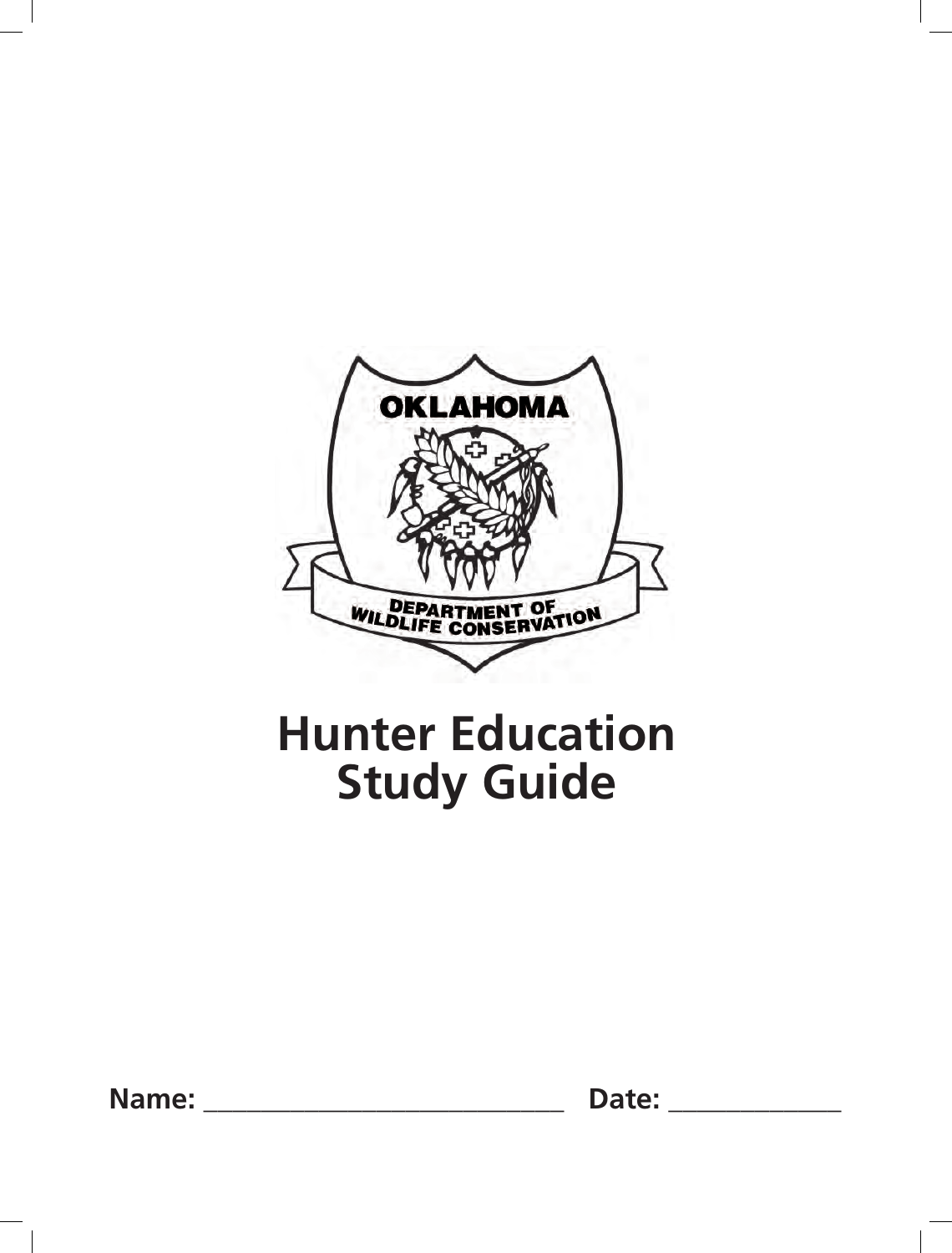## **Hunter Education Manual Study Guide**

### Introduction

| ,我们也不能在这里的时候,我们也不能在这里的时候,我们也不能会在这里的时候,我们也不能会在这里的时候,我们也不能会在这里的时候,我们也不能会在这里的时候,我们也不                                                                                                       |
|-----------------------------------------------------------------------------------------------------------------------------------------------------------------------------------------|
|                                                                                                                                                                                         |
|                                                                                                                                                                                         |
| Hunter responsibility                                                                                                                                                                   |
|                                                                                                                                                                                         |
| 6. One of the main reasons some people oppose hunting is ________________________<br>,我们也不会有什么。""我们的人,我们也不会有什么?""我们的人,我们也不会有什么?""我们的人,我们也不会有什么?""我们的人,我们也不会有什么?""我们的人                   |
|                                                                                                                                                                                         |
| 8. When hunting on private land with permission, the hunter should leave the land _________________<br>,我们也不会有什么。""我们的人,我们也不会有什么?""我们的人,我们也不会有什么?""我们的人,我们也不会有什么?""我们的人,我们也不会有什么?""我们的人 |
|                                                                                                                                                                                         |
|                                                                                                                                                                                         |
| and the control of the control of the control of the control of the control of the control of the control of the                                                                        |
| Wildlife conservation & management                                                                                                                                                      |
| Oklahoma.                                                                                                                                                                               |
|                                                                                                                                                                                         |
| 14. What are the five resources found in a sound habitat ______________________,<br>$\overline{\phantom{a}}$ and $\overline{\phantom{a}}$ .                                             |
|                                                                                                                                                                                         |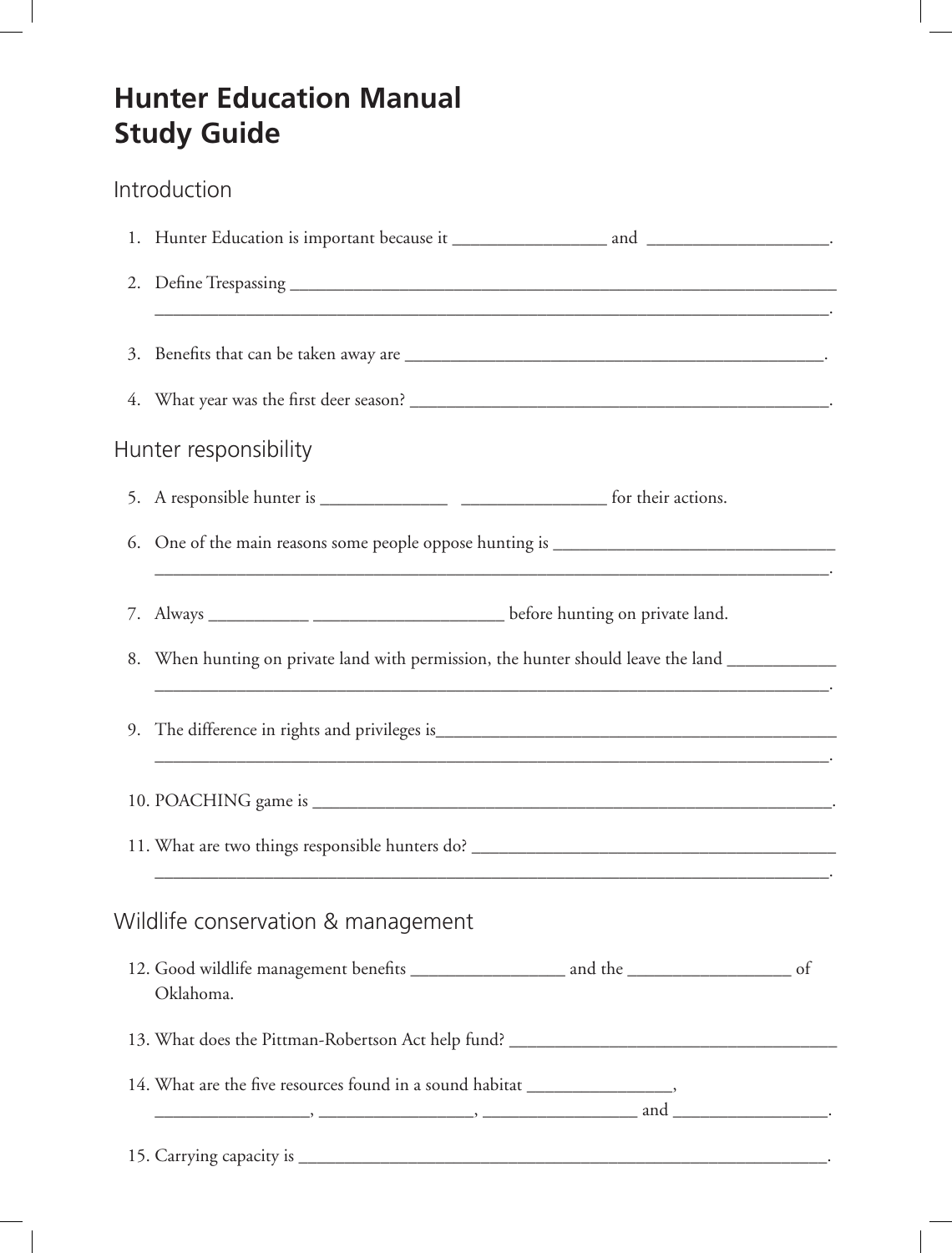| 16. In Oklahoma, most of the land where wild game can be found is ___________________ owned.              |
|-----------------------------------------------------------------------------------------------------------|
| 17. The most important thing we can do to make sure we have wildlife in the future is                     |
| 18. One of the primary purposes of wildlife laws are to ______________________ game animals from          |
| 19. _________________________ pay the most for wildlife conservation.                                     |
| 20. In Oklahoma, what state agency is responsible for managing wildlife? __________________________       |
|                                                                                                           |
| 22. Who does the wildlife in Oklahoma belong to? _________________________________.                       |
| Rifles and shotguns                                                                                       |
| 23. ____________________ are the grooves that cause a bullet to spin.                                     |
|                                                                                                           |
|                                                                                                           |
| 26. The _____________________ is the part of the barrel that determines the pattern of the shot.          |
| 27. Ammunition should be the proper size for the firearm which has its gauge or caliber stamped on<br>the |
| $\frac{1}{2}$ and $\frac{1}{2}$ .                                                                         |
| $\overbrace{\hspace{2.5cm}}$ and $\overbrace{\hspace{2.5cm}}$ and $\overbrace{\hspace{2.5cm}}$            |
|                                                                                                           |
| 31. This is a(n) ______________________ situation. (safe   unsafe)                                        |
|                                                                                                           |

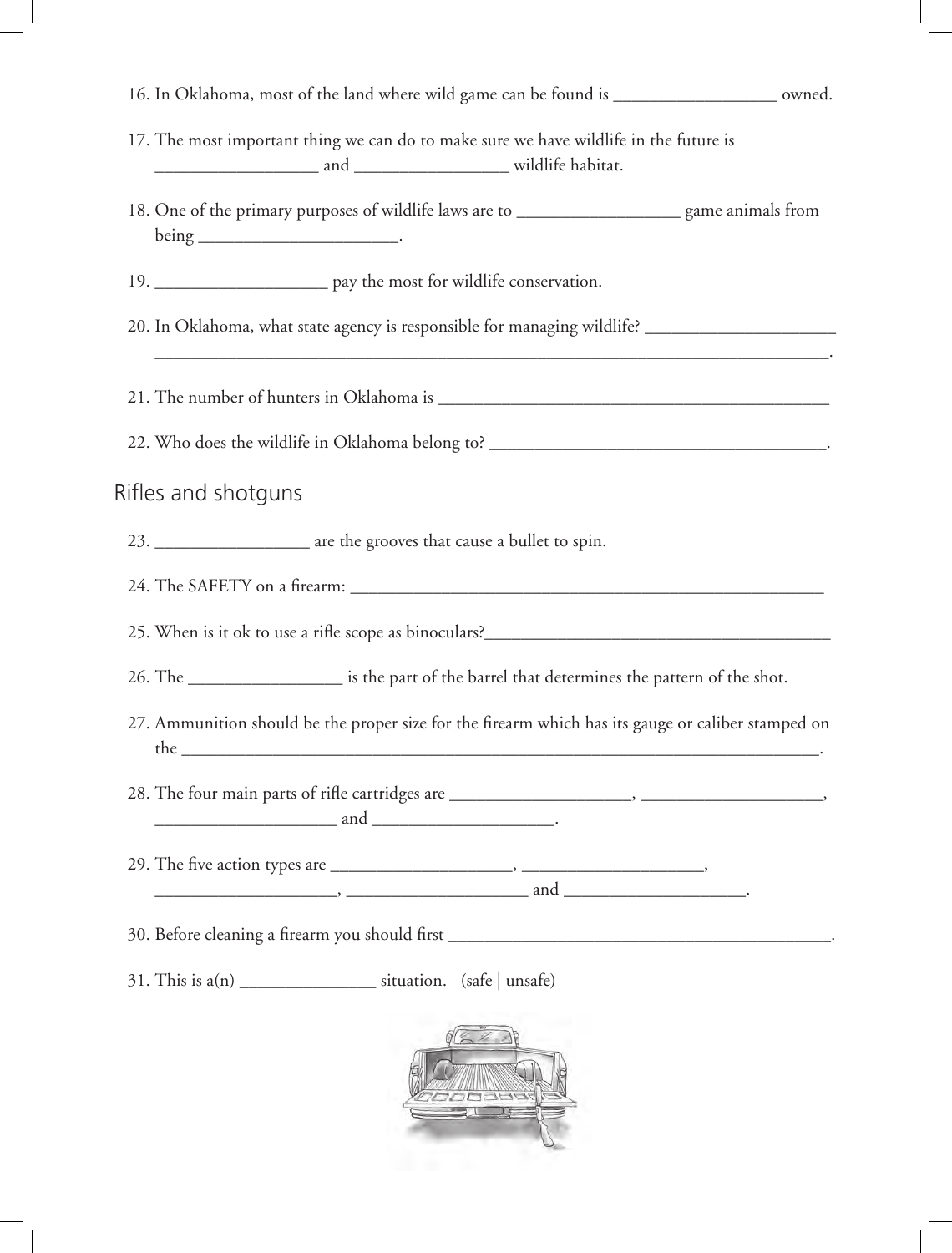| Firearm safety                                                                                                                                                                                                                                                                                |
|-----------------------------------------------------------------------------------------------------------------------------------------------------------------------------------------------------------------------------------------------------------------------------------------------|
| <u> 1980 - Johann Stoff, deutscher Stoff, der Stoff, der Stoff, der Stoff, der Stoff, der Stoff, der Stoff, der S</u>                                                                                                                                                                         |
|                                                                                                                                                                                                                                                                                               |
| 35. ACTT stands for:                                                                                                                                                                                                                                                                          |
| A                                                                                                                                                                                                                                                                                             |
| $C_{\underline{\hspace{1cm}}}\qquad \qquad \overline{\hspace{1cm}}$                                                                                                                                                                                                                           |
|                                                                                                                                                                                                                                                                                               |
| 36. When handling a firearm you should always control the ____________________.                                                                                                                                                                                                               |
|                                                                                                                                                                                                                                                                                               |
|                                                                                                                                                                                                                                                                                               |
| 39. A friend refuses to follow the rules for proper firearm safety when hunting with you. What do you do?                                                                                                                                                                                     |
| 40. ________________ use drugs or alcohol before or during shooting.                                                                                                                                                                                                                          |
|                                                                                                                                                                                                                                                                                               |
| 42. Always check for yourself whether or not a gun is loaded.<br>A. True<br><b>B.</b> False                                                                                                                                                                                                   |
|                                                                                                                                                                                                                                                                                               |
| $\frac{1}{2}$ and $\frac{1}{2}$ and $\frac{1}{2}$ and $\frac{1}{2}$ and $\frac{1}{2}$ and $\frac{1}{2}$ and $\frac{1}{2}$ and $\frac{1}{2}$ and $\frac{1}{2}$ and $\frac{1}{2}$ and $\frac{1}{2}$ and $\frac{1}{2}$ and $\frac{1}{2}$ and $\frac{1}{2}$ and $\frac{1}{2}$ and $\frac{1}{2}$ a |
|                                                                                                                                                                                                                                                                                               |
| 46. The cradle carry is always the safest firearm carrying position.<br>A. True<br>B. False                                                                                                                                                                                                   |
|                                                                                                                                                                                                                                                                                               |
|                                                                                                                                                                                                                                                                                               |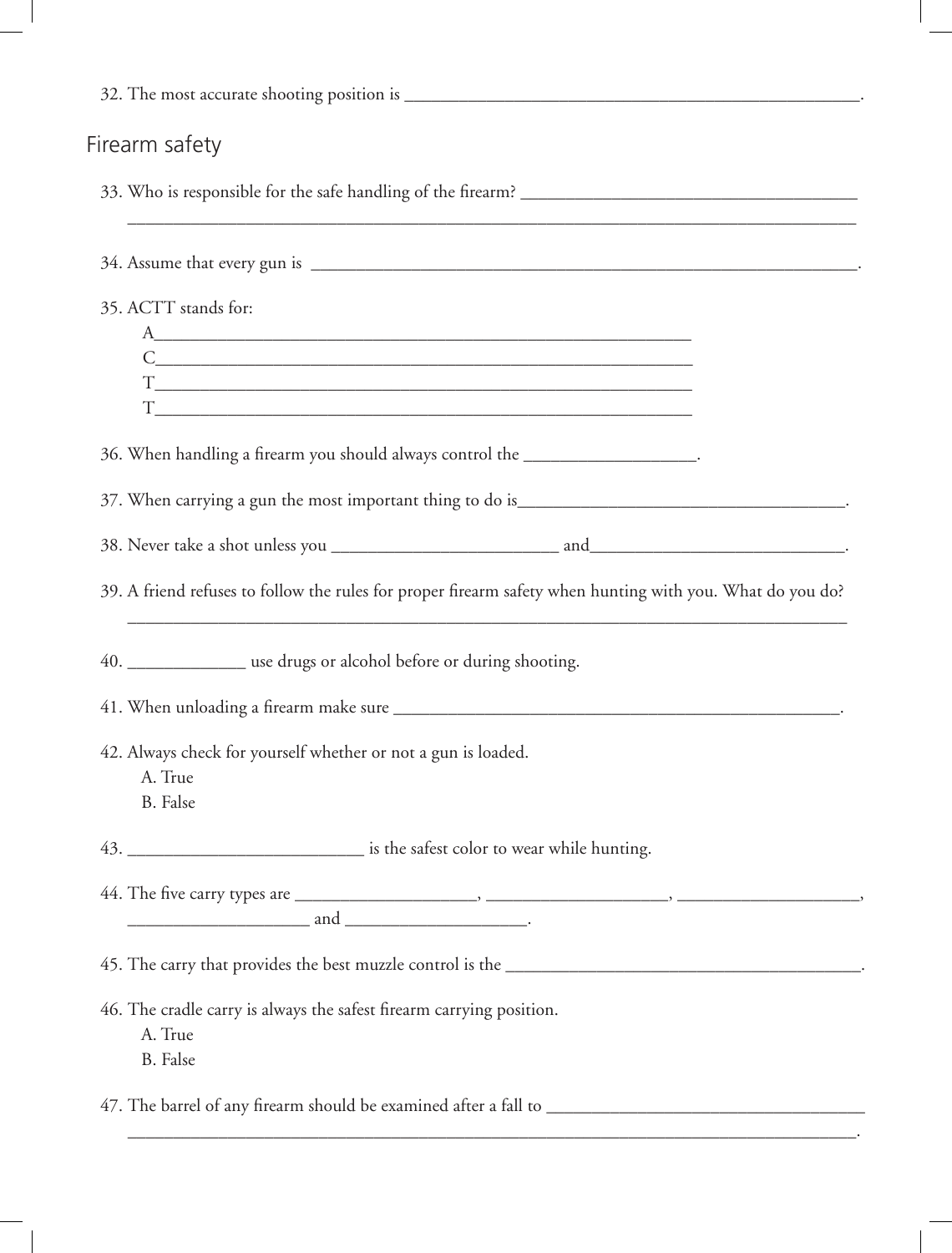- 48. A firearm is pointed in a safe direction when \_\_\_\_\_\_\_\_\_\_\_\_\_\_\_\_\_\_\_\_\_\_\_\_\_\_\_\_\_\_\_\_\_\_\_\_\_\_\_\_\_\_\_\_\_.
- 49. When picking up or accepting a firearm from another person, always make sure the firearm is\_\_\_\_\_\_\_\_\_\_

\_\_\_\_\_\_\_\_\_\_\_\_\_\_\_\_\_\_\_\_\_\_\_\_\_\_\_\_\_\_\_\_\_\_\_\_\_\_\_\_\_\_\_\_\_\_\_\_\_\_\_\_\_\_\_\_\_\_\_\_\_\_\_\_\_\_\_\_\_\_\_\_\_\_\_\_\_\_\_\_.

- 50. Before crossing a fence or other obstacle always \_\_\_\_\_\_\_\_\_\_\_\_\_\_\_\_\_\_\_\_\_\_\_\_\_\_\_\_ your firearm.
- 51. When hunting using zones of fire who can shoot at game behind the hunters? \_\_\_\_\_\_\_\_\_\_\_\_\_\_\_\_\_\_\_\_\_\_\_\_\_\_\_\_\_\_\_
- 52. Circle the hunter who can safely shoot at this bird



- 53. Ammunition should be stored in its original box:
	- A. True
	- B. False
- 54. When turkey hunting, don't wear \_\_\_\_\_\_\_\_\_\_\_\_, \_\_\_\_\_\_\_\_\_\_\_\_ or \_\_\_\_\_\_\_\_\_\_\_\_\_.

55. When should you assume you are alone in the woods \_\_\_\_\_\_\_\_\_\_\_\_\_\_\_\_\_\_\_\_\_\_\_\_\_\_

56. \_\_\_\_\_\_\_\_\_\_\_\_\_\_\_\_\_\_\_\_\_\_\_\_ all firearms before taking them into the home.

57. The best method for storing firearms and ammunition in the home is \_\_\_\_\_\_\_\_\_\_\_\_\_\_\_\_\_\_\_\_\_\_\_\_\_\_

58. The more you hunt the more likely you are to have an accidental discharge, the way to make sure it doesn't kill or injure someone is to \_\_\_\_\_\_\_\_\_\_\_\_\_\_\_\_\_\_\_\_\_\_\_\_\_\_\_\_\_\_\_\_\_\_\_\_\_\_\_\_\_\_\_\_\_\_\_\_\_\_\_\_\_\_

\_\_\_\_\_\_\_\_\_\_\_\_\_\_\_\_\_\_\_\_\_\_\_\_\_\_\_\_\_\_\_\_\_\_\_\_\_\_\_\_\_\_\_\_\_\_\_\_\_\_\_\_\_\_\_\_\_\_\_\_\_\_\_\_\_\_\_\_\_\_\_\_\_\_\_\_\_\_\_\_.

\_\_\_\_\_\_\_\_\_\_\_\_\_\_\_\_\_\_\_\_\_\_\_\_\_\_\_\_\_\_\_\_\_\_\_\_\_\_\_\_\_\_\_\_\_\_\_\_\_\_\_\_\_\_\_\_\_\_\_\_\_\_\_\_\_\_\_\_\_\_\_\_\_\_\_\_\_\_\_\_.

59. Keeping children ignorant about firearms will prevent accidents:

A. True

B. False

Treestand safety

60. The biggest hazard of tree stands is \_\_\_\_\_\_\_\_\_\_\_\_\_\_\_\_\_\_ \_\_\_\_\_\_\_\_\_\_.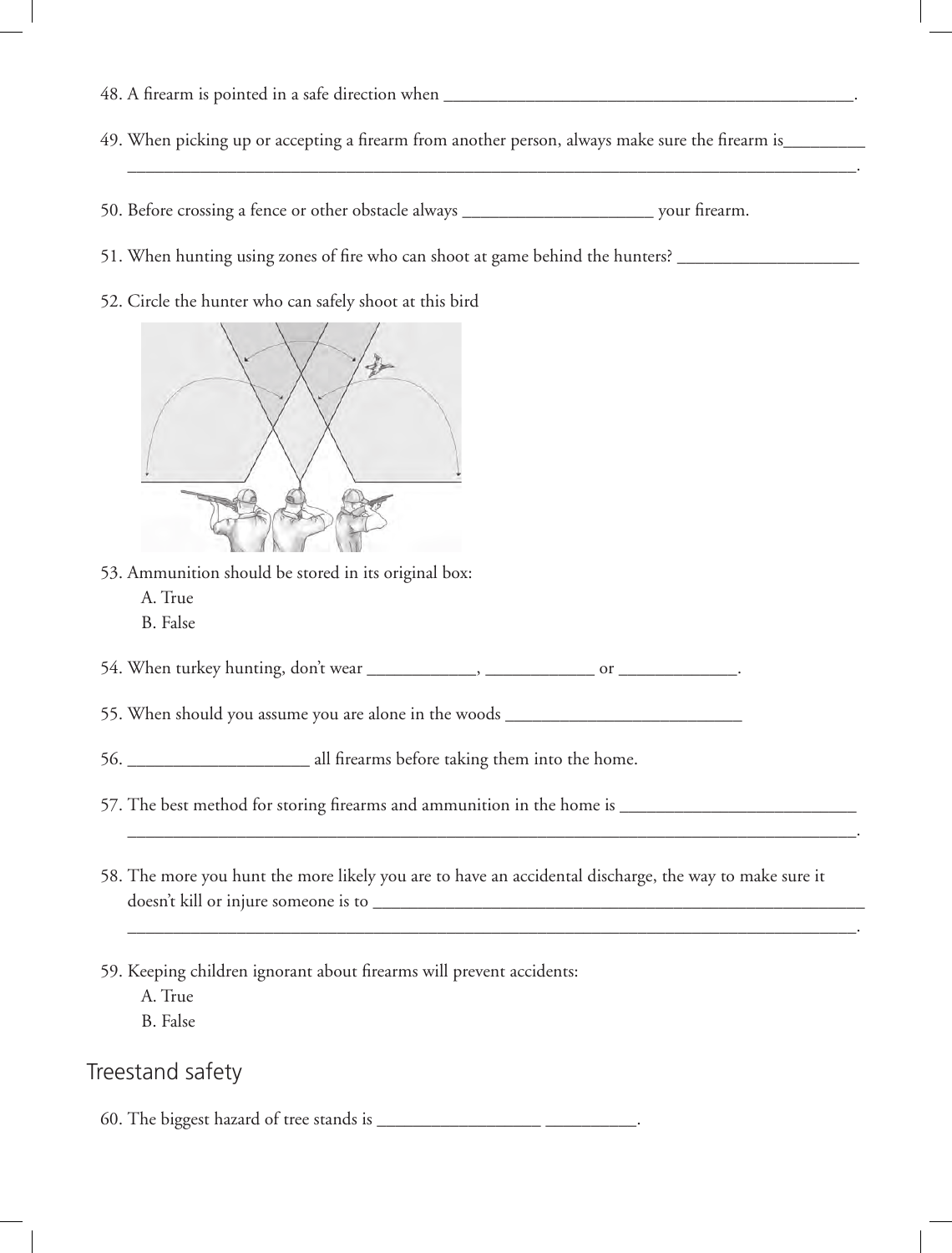| 62. Accidents can happen when climbing into and out of a treestand.<br>A. True<br><b>B.</b> False                                                                                                                                                                                             |
|-----------------------------------------------------------------------------------------------------------------------------------------------------------------------------------------------------------------------------------------------------------------------------------------------|
| 63. Always use a ______________________________ to get your bow or firearm into and out of your treestand.                                                                                                                                                                                    |
| 64. When should treestands should be checked for wear and damage? __________________________________                                                                                                                                                                                          |
|                                                                                                                                                                                                                                                                                               |
| 66. Before climbing a tree to get into your treestand you should always check the steps to make sure they are<br>securely fastened:<br>A. True<br><b>B.</b> False                                                                                                                             |
| $\frac{1}{2}$ and $\frac{1}{2}$ and $\frac{1}{2}$ and $\frac{1}{2}$ and $\frac{1}{2}$ and $\frac{1}{2}$ and $\frac{1}{2}$ and $\frac{1}{2}$ and $\frac{1}{2}$ and $\frac{1}{2}$ and $\frac{1}{2}$ and $\frac{1}{2}$ and $\frac{1}{2}$ and $\frac{1}{2}$ and $\frac{1}{2}$ and $\frac{1}{2}$ a |
| Water safety                                                                                                                                                                                                                                                                                  |
|                                                                                                                                                                                                                                                                                               |
|                                                                                                                                                                                                                                                                                               |
|                                                                                                                                                                                                                                                                                               |
|                                                                                                                                                                                                                                                                                               |
| Identifying Wildlife                                                                                                                                                                                                                                                                          |
|                                                                                                                                                                                                                                                                                               |
|                                                                                                                                                                                                                                                                                               |



 $\begin{array}{c} \hline \end{array}$